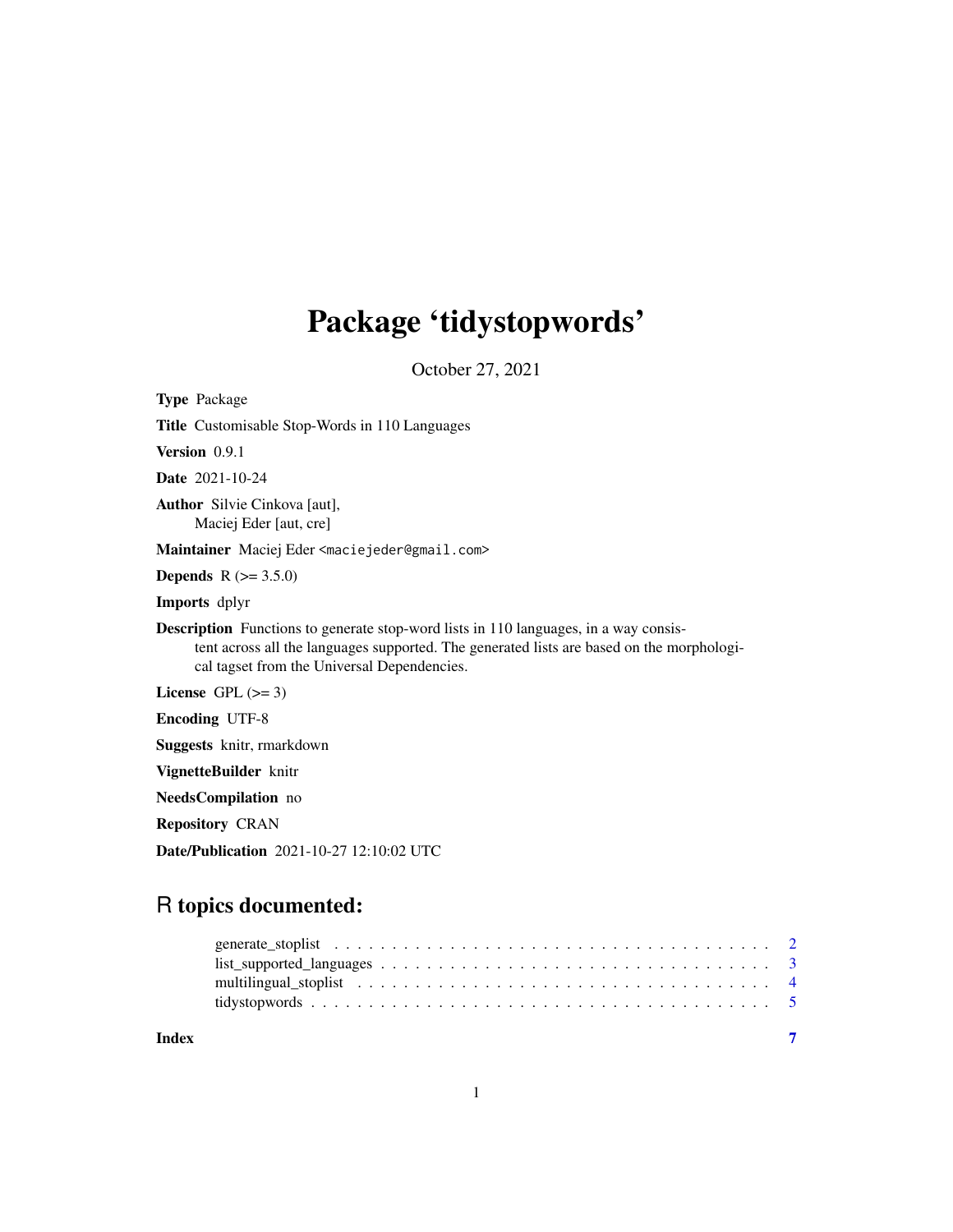<span id="page-1-1"></span><span id="page-1-0"></span>generate\_stoplist *Listing of stop words in different languages.*

#### Description

Generate a vector of stop words in one or several languages.

#### Usage

generate\_stoplist(language = NULL, output\_form = 1)

#### Arguments

| language    | single string or a character vector. NULL by default. The strings can be language<br>names or ISO-639 language codes as listed by the list_supported_languages(),<br>freely combined, case-sensitive. When no language is recognized, the following<br>error message appears: "The language name or language id you have selected is<br>not supported. (Or you didn't specify a language at all). Check out the supported<br>languages by calling 'list_supported_languages'.". |
|-------------|---------------------------------------------------------------------------------------------------------------------------------------------------------------------------------------------------------------------------------------------------------------------------------------------------------------------------------------------------------------------------------------------------------------------------------------------------------------------------------|
| output_form | default 1, alternatively 2 or 3. Option 1 returns a character vector of unique<br>stopwords word forms. Option 2 returns a named vector whose elements are<br>the stopwords word forms and names are the associated stop classes. One word<br>form can occur with different stop classes; hence the word forms in this vector<br>are not unique, unlike Option 1. Option 3 returns a data frame filtered according<br>to the language selection.                                |

#### Value

The function comes with three output options.

- Option '1' outputs a character vector of unique word forms.
- Option '2' outputs a named character vector of word forms. The names denote 'stop classes' roughly corresponding to parts of speech. Note that, in this output, the word forms are not unique. For instance, in English stopwords, \*that\* would occur as a subordinating conjunction as well as as a pronoun.
- Option '3' (the default) outputs a data frame, where each row represents a combination of language (columns 'lang\_name' and 'lang\_id'), word form and word lemma (columns 'form' and 'lemma'), and several other columns explained below.

All outputs are encoded in UTF-8.

#### Warning

- The function stops when no language is selected.
- The stop classes (pre-defined linguistic filters) are not mutually exclusive. Their overlap varies among languages.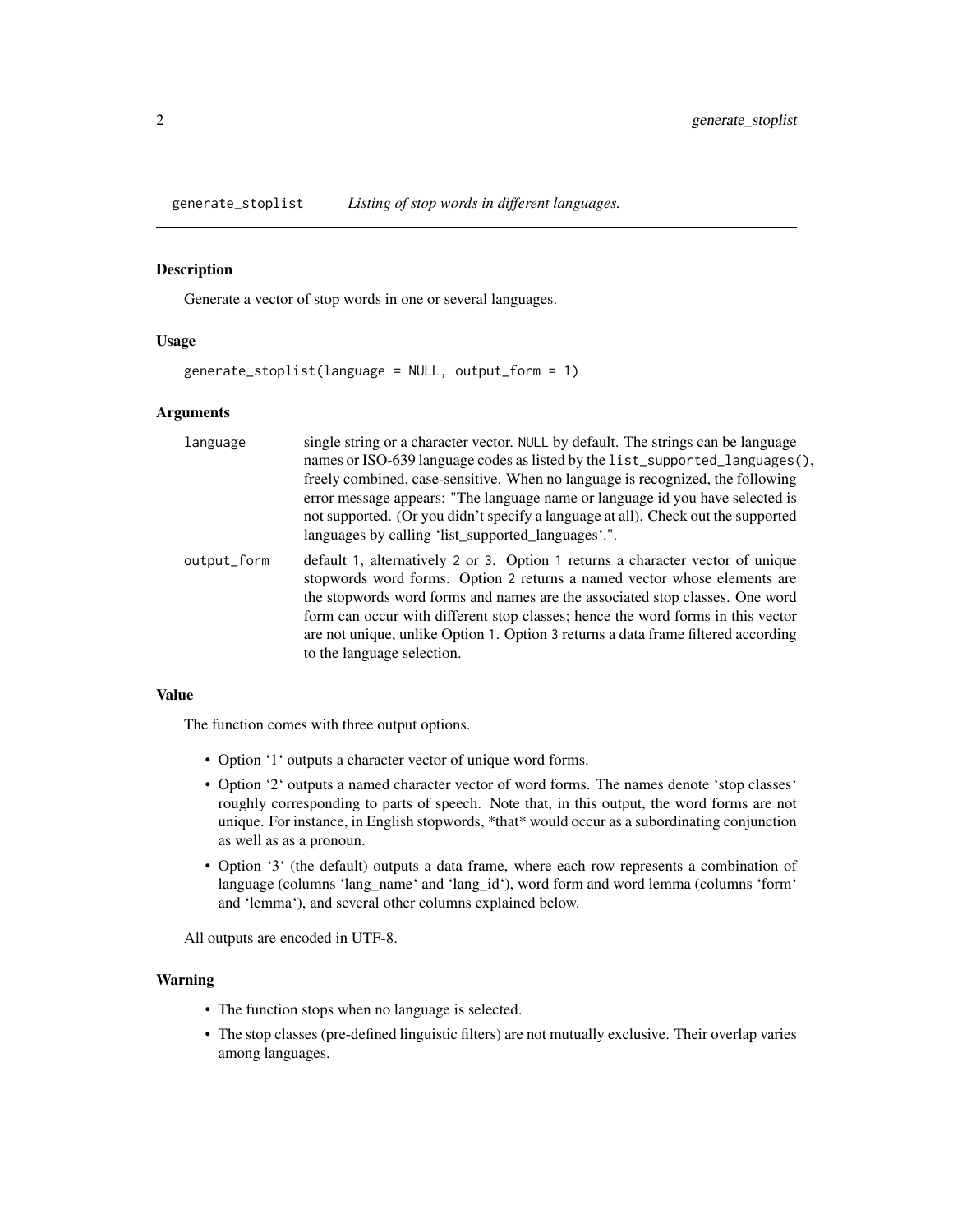<span id="page-2-0"></span>• The stoplists are fully data-driven. We have set a threshold of 3 occurrences of a combination of language, form, lemma, and upos to remove obvious noise, but some noise is bound to have come through anyway. It is mainly foreign words that were given a regular upos tag (e.g. the English "and" has sneaked in among the German coordinating conjunctions). Another known case is the contraction stop class in English, which, among well-suited instances such as \*ain't\* includes uses of the so-called Saxonic genitive (e.g. \*world's\*). Many languages are represented by balanced and large corpora of standard written texts, but some are not; e.g. based mainly on a Bible translation or Wikipedia. Hence also their stopwords can be biased.

#### Author(s)

Silvie Cinková, Maciej Eder

#### References

The underlying data frame 'multilingual\_stoplist' is based on the official release of Version 2.8 of Universal Dependencies.

<https://universaldependencies.org>

Zeman, Daniel; et al., 2021, Universal Dependencies 2.8.1, LINDAT/CLARIAH-CZ digital library at the Institute of Formal and Applied Linguistics (ÚFAL), Faculty of Mathematics and Physics, Charles University, http://hdl.handle.net/11234/1-3687.

#### See Also

[list\\_supported\\_languages](#page-2-1), [multilingual\\_stoplist](#page-3-1)

#### Examples

```
generate_stoplist(language = "English", output_form = 1)
generate_stoplist(language = "English", output_form = 2)
generate_stoplist(language = "English", output_form = 3)
```
<span id="page-2-1"></span>list\_supported\_languages

*Listing of languages supported by* [list\\_supported\\_languages](#page-2-1) *by their names and ISO-639 codes in a data frame.*

#### **Description**

Generate a data frame containing language names and their corresponding ISO-639 codes, with numbers of stop words for the given language

#### Usage

list\_supported\_languages()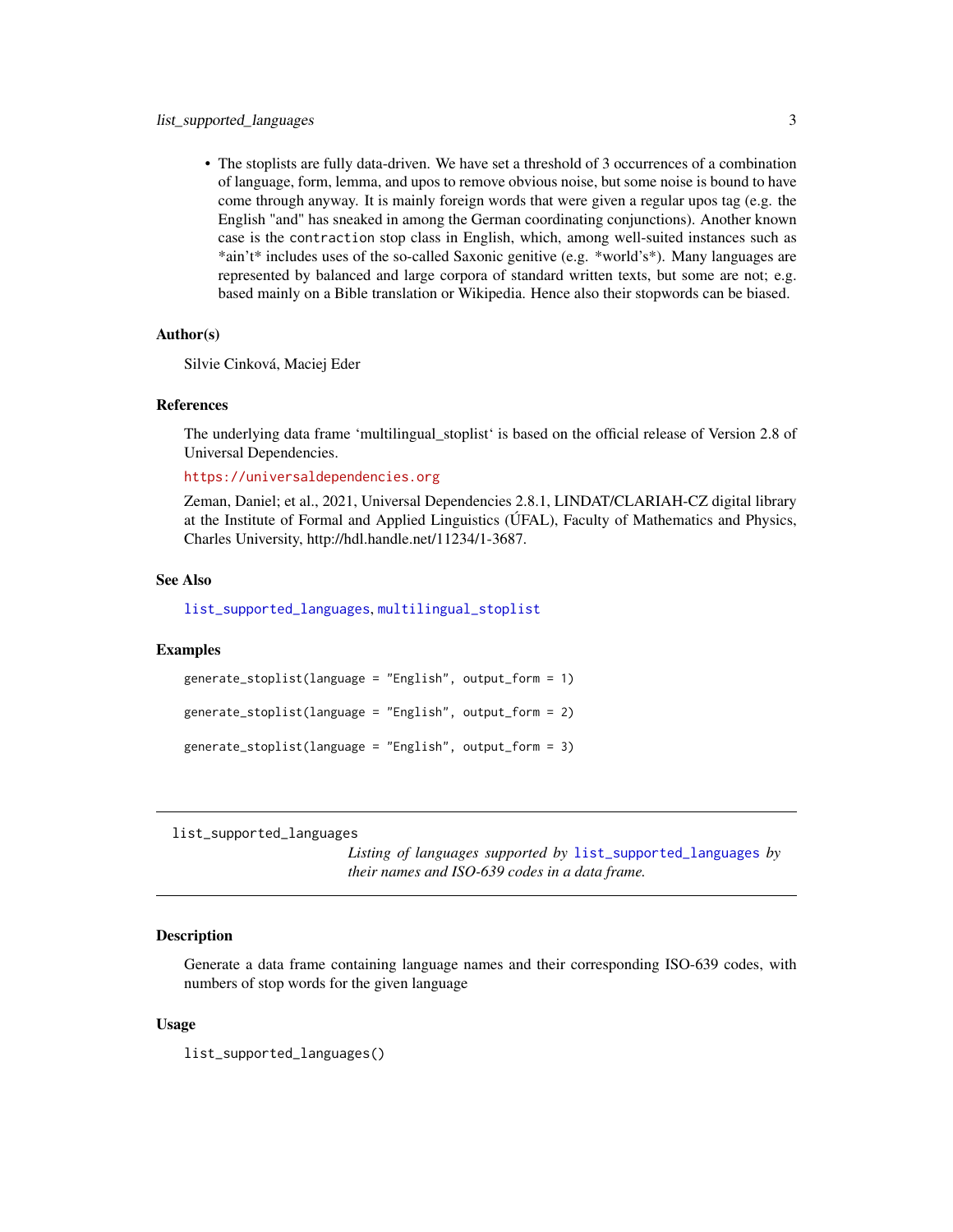#### <span id="page-3-0"></span>Arguments

No arguments.

#### Value

A grouped tibble (data frame) with three columns:

#### Author(s)

Silvie Cinková, Maciej Eder

#### References

The underlying data frame 'multilingual\_stoplist' is based on the official release of Version 2.8 of Universal Dependencies.

<https://universaldependencies.org>

Zeman, Daniel; et al., 2021, Universal Dependencies 2.8.1, LINDAT/CLARIAH-CZ digital library at the Institute of Formal and Applied Linguistics (ÚFAL), Faculty of Mathematics and Physics, Charles University, http://hdl.handle.net/11234/1-3687.

#### See Also

[generate\\_stoplist](#page-1-1), [multilingual\\_stoplist](#page-3-1)

#### Examples

list\_supported\_languages()

<span id="page-3-1"></span>multilingual\_stoplist *Multilingual Stop-Word List*

#### Description

This dataset contains a dataframe with individual word forms in rows. You can control the part of speech and various frequency counts of your desired stop-word list.

#### Format

A data frame encoded in UTF-8, with the following columns:

- abbreviation: common abbreviations acting as adverbs or adjectives, for instance \*e.g., etc., cf.\*;
- adposition: prepositions or postpositions (e.g. \*in\*, \*ago\*);
- auxiliary\_verb: auxiliary or modal verb (e.g. \*would\*);
- conjunction\_subordinator: coordinating or subordinating conjunctions(e.g. \*and\*, \*because\*);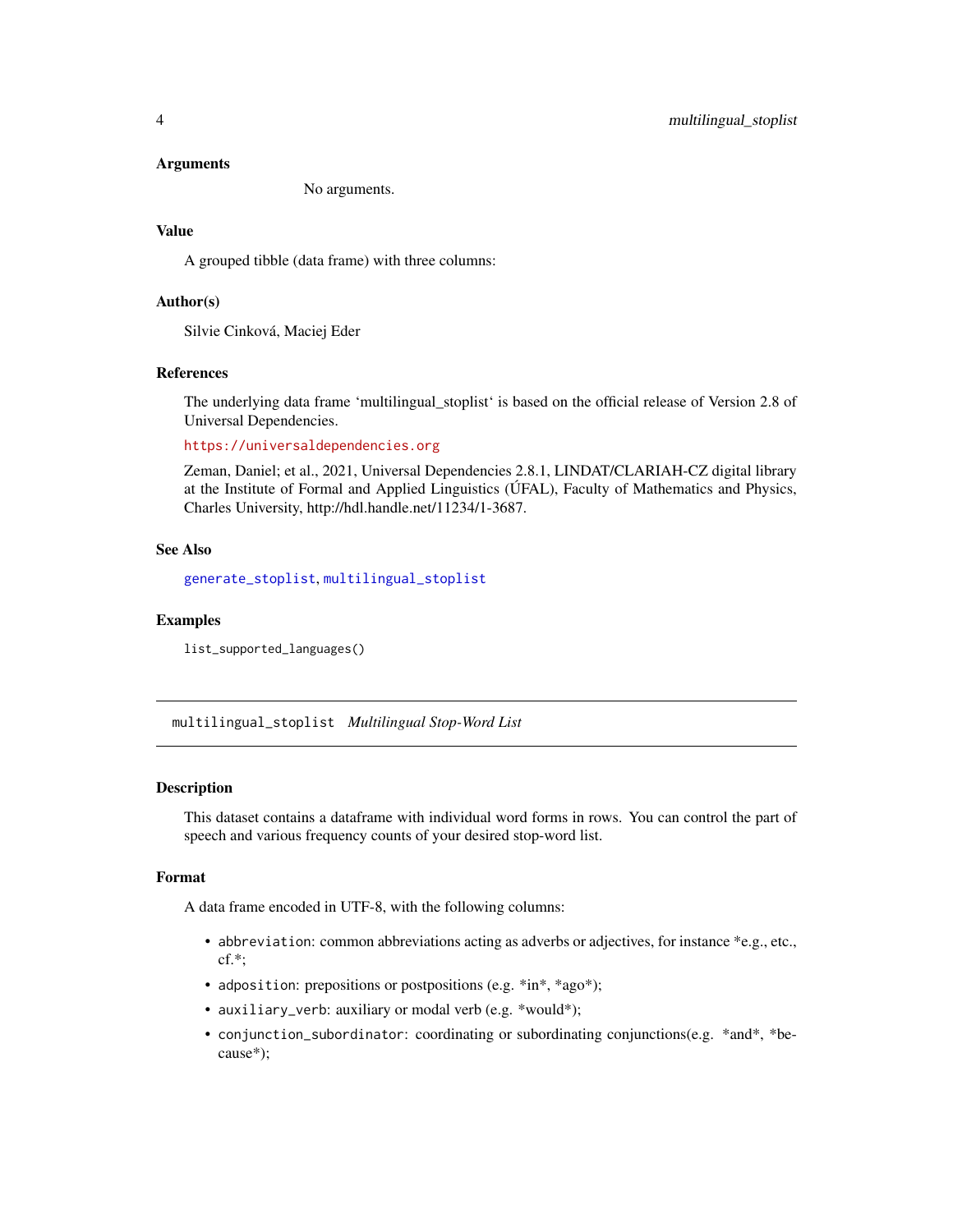#### <span id="page-4-0"></span>tidystopwords 5

- contractions: contracted forms (e.g. \*'n'\* or \*she'd\*);
- determiner\_quantifier: pronouns, articles, pronominal adverbs, and some numerals not written as digits - all acting as adjectives or adverbs, not nouns (e.g.  $\ast$ yours $\ast$ ,  $\ast$ the $\ast$ ,  $\ast$ both $\ast$ ,\*where\*, \*twofold\*. Cf. pronominals;
- interjection: words denoting sounds and performative words like \*yes\*, \*no\*, \*please\*, \*thanks\*;
- particle: either preposition-like words in phrasal verbs (e.g. in English) or diverse words indicating the speaker's attitude to the statement (e.g. \*fortunately\*);
- pronominal: pronouns acting as nouns (e.g. \*we\* cf. determiner\_quantifier)

#### Details

This data frame has been derived from an official release of the Universal Dependencies (UD) treebanks. Treebanks are text corpora with linguistic annotation. The UD syntactic annotation follows the principles of dependency syntax. The annotation encompasses for each text token:

- relevant morphological categories;
- lemma (the vocabulary form; e.g. active present infinitive in verbs)
- a reference to its syntactically governing word in the clause; e.g. "house" governs "old" in "old house".
- the type of the syntactic dependency between the word and its governing word; e.g. "attribute".

#### Source

The data set is based on the official release of Version 2.8.1 of the Universal Dependencies stored in the LINDAT/CLARIN digital library at the Institute of Formal and Applied Linguistics (ÚFAL), Faculty of Mathematics and Physics, Charles University, Czech Republic, [http://hdl.handle.](http://hdl.handle.net/11234/1-3687) [net/11234/1-3687](http://hdl.handle.net/11234/1-3687).

#### References

#### <https://universaldependencies.org>

Zeman, Daniel; et al., 2021, Universal Dependencies 2.8.1, LINDAT/CLARIAH-CZ digital library at the Institute of Formal and Applied Linguistics (UFAL), Faculty of Mathematics and Physics, Charles University, <http://hdl.handle.net/11234/1-3687>.

tidystopwords *Customisable Lists of Stop-Words in 110 Languages*

#### **Description**

The idea behind this package is to give the user control over the stop-word selection.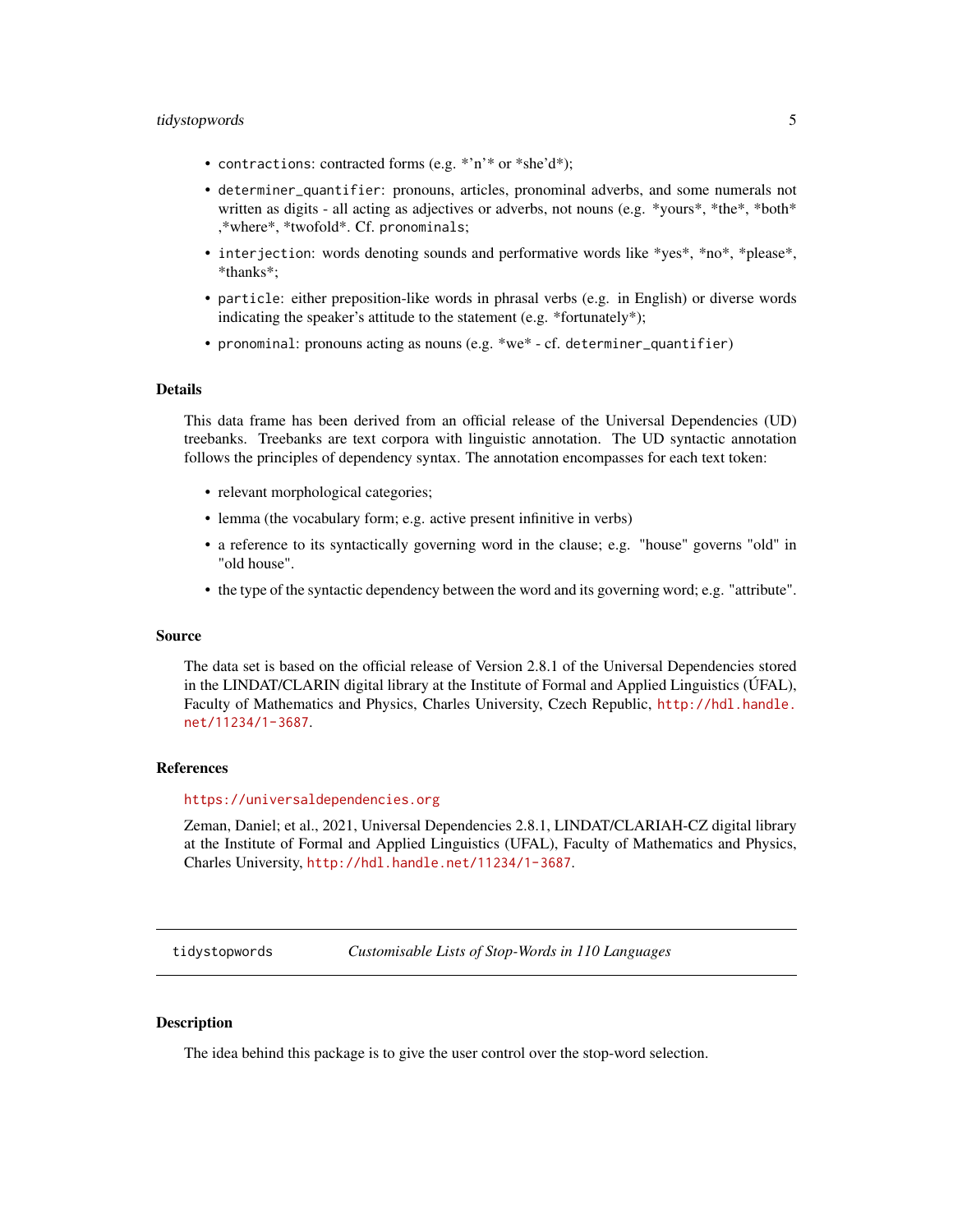#### <span id="page-5-0"></span>Details

The idea behind this package is to give the user control over the stop-word selection. The core generate\_stoplist function relies on multilingual\_stopwords, a large data frame derived from the current release of the Universal Dependencies Treebanks. We have included all languages whose corpora totalled above 10,000 tokens – large enough to cover all common closed-class words, such as prepositions, conjunctions, and auxiliary verbs. The data comes encoded in UTF-8.

#### Author(s)

Silvie Cinková, Maciej Eder

#### References

The data set is based on the official release of Version 2.1 of Universal Dependencies.

#### <https://universaldependencies.org>

Nivre, Joakim; Agic, Željko; Ahrenberg, Lars; et al., 2017, Universal Dependencies 2.1, LIN- ´ DAT/CLARIN digital library at the Institute of Formal and Applied Linguistics (ÚFAL), Faculty of Mathematics and Physics, Charles University, <http://hdl.handle.net/11234/1-2515>.

#### See Also

[list\\_supported\\_languages](#page-2-1), [multilingual\\_stoplist](#page-3-1)